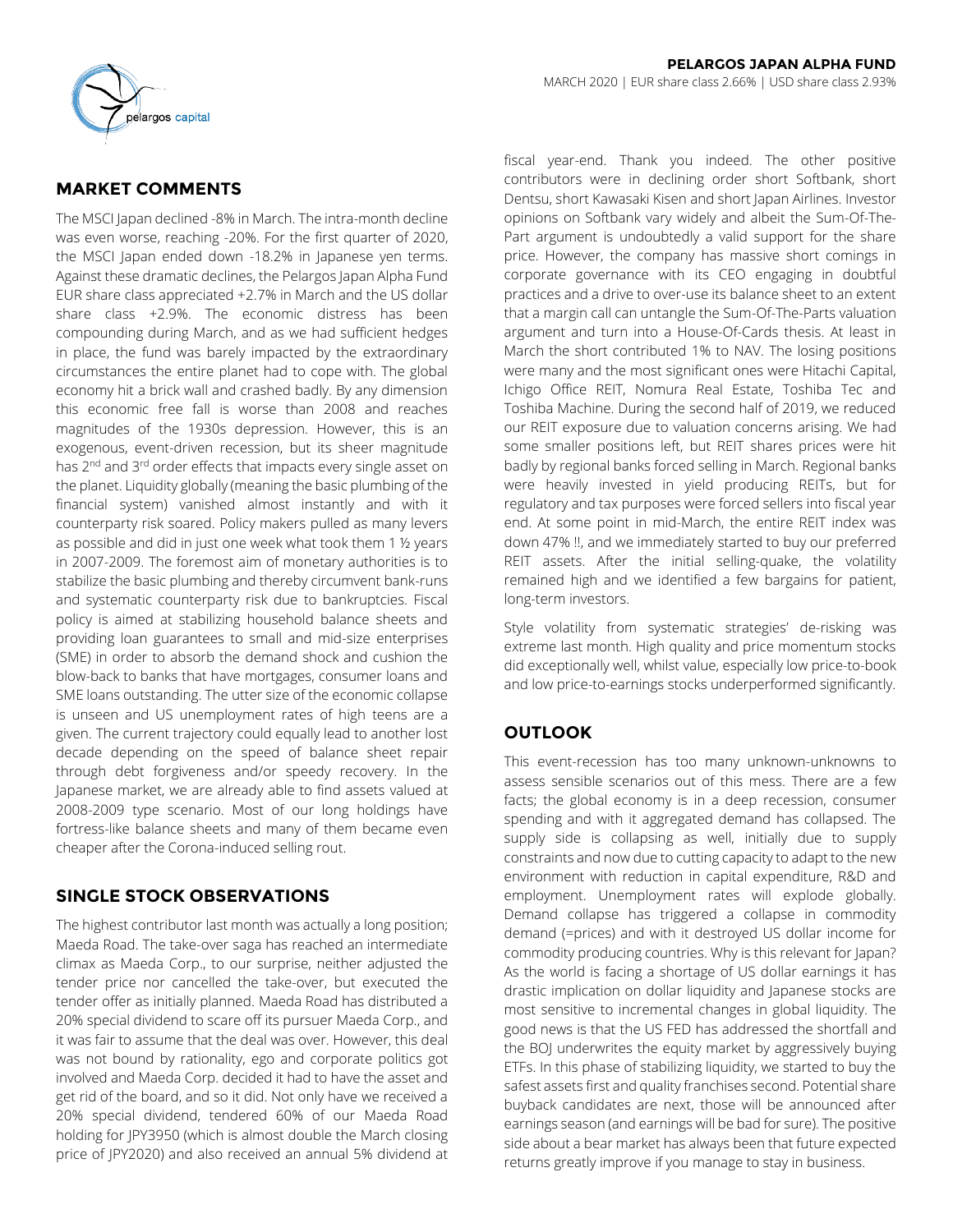

## **PELARGOS JAPAN ALPHA FUND**

MARCH 2020 | EUR share class 2.66% | USD share class 2.93%

# **FUND CHARTS AND FACTS**



#### **TOP 5 GROSS POSITIONS**

| HFIWA RFAI FSTATF                | Volatility (ex-ante; 3 months daily data) |
|----------------------------------|-------------------------------------------|
| TAIHEI DENGYO KAISHA LTD         | Beta (ex-ante)                            |
| <b>TOYO CONSTRUCTION</b>         | Sharpe Ratio                              |
| TOSHIBA TEC                      | Sortino Ratio                             |
| <b>KENEDIX OFFICE INVESTMENT</b> | <b>Sterling Ratio</b>                     |

#### **TOP 5 MOVERS**

|                         |                   | Max Drawdown (monthly)               |      | -8.4%          |               |                |
|-------------------------|-------------------|--------------------------------------|------|----------------|---------------|----------------|
| <b>TOP 5 MOVERS</b>     | Annualized Return |                                      | 3.7% |                |               |                |
| MAEDA ROAD CONSTRUCTION | 1.01%             |                                      |      |                |               |                |
| SOFTBANK GROUP CORP     | 0.93%             | <b>SECTOR EXPOSURES (IN PERCENT)</b> |      |                |               |                |
| <b>DENTSU GROUP</b>     | 0.76%             |                                      | guo. | Shori<br>Shori |               | aross<br>Gross |
| KAWASAKI KISEN KAISHA   | 0.65%             |                                      |      |                | $\frac{1}{2}$ |                |
| <b>JAPAN AIRLINES</b>   | 0.50%             | Consumer Discretionary               | 6    | $-6$           |               | 13             |
|                         |                   | Consumer Staples                     |      | $-1$           | -6            | -8             |
|                         |                   |                                      |      |                |               |                |

#### **TOP 5 SHAKERS**

| HITACHI CAPITAI               | $-1.35%$ |
|-------------------------------|----------|
| ICHIGO OFFICE REIT INVESTMENT | $-0.80%$ |
| NOMURA REAL ESTATE HOLDINGS   | $-0.76%$ |
| TOSHIBA TEC                   | $-0.75%$ |
| SHIBAURA MACHINE              | $-0.48%$ |

#### **FUND PERFORMANCE\* GENERAL STATISTICS**

|                                                          | 115D <sub>2</sub> | $FIR*$   | % Return long book  |
|----------------------------------------------------------|-------------------|----------|---------------------|
| Month to date performance                                | 2.93%             | 2.66%    | % Return short book |
| Year to date performance                                 | $-1.65%$          | $-2.17%$ | # Long stocks       |
| Inception to date performance                            | 5.61%             | 53.31%   | # Short stocks      |
| *based on share class B EUR, ^based on share class C USD | % Long stocks 1   |          |                     |

### **FUND FACTS\***

| Fund size in mln EUR   | 126.53 |         | Turnover as % NAV |
|------------------------|--------|---------|-------------------|
| Fund size in mln USD   | 139.05 |         |                   |
| Firm size in mln EUR   | 126.53 | 300%    |                   |
| Firm size in mln USD   | 139.05 | 200%    |                   |
| <b>RISK STATISTICS</b> |        | 100%    |                   |
| Net Exposure           | 8%     | 0%      |                   |
| Gross Exposure         | 153%   | $-100%$ |                   |
|                        |        |         |                   |

#### **RISK STATISTICS**

| Net Exposure                              | 8%      |
|-------------------------------------------|---------|
| Gross Exposure                            | 153%    |
| Volatility (ex-ante; 3 months daily data) | 10.7%   |
| Beta (ex-ante)                            | 0.08    |
| Sharpe Ratio                              | 0.53    |
| Sortino Ratio                             | 0.84    |
| <b>Sterling Ratio</b>                     | 0.44    |
| Max Drawdown (monthly)                    | $-8.4%$ |
| Annualized Return                         | 3.7%    |

#### **SECTOR EXPOSURES (IN PERCENT)**

| <b>DENTSU GROUP</b>           | 0.76%    |                            | Long | Short    |                | Gross          |
|-------------------------------|----------|----------------------------|------|----------|----------------|----------------|
| KAWASAKI KISEN KAISHA         | 0.65%    |                            |      |          | $\frac{1}{2}$  |                |
| <b>JAPAN AIRLINES</b>         | 0.50%    | Consumer Discretionary     | 6    | $-6$     | $\Omega$       | 13             |
|                               |          | Consumer Staples           |      | $-7$     | -6             | 8              |
| <b>TOP 5 SHAKERS</b>          |          | Energy                     | 4    | $\Omega$ | $\overline{4}$ | $\overline{4}$ |
| HITACHI CAPITAL               | $-1.35%$ | Financials                 | 6    | $\Omega$ | 6              | 6              |
| ICHIGO OFFICE REIT INVESTMENT | $-0.80%$ | <b>Health Care</b>         |      | $\Omega$ | $\overline{2}$ | $\mathcal{L}$  |
| NOMURA REAL ESTATE HOLDINGS   | $-0.76%$ | Industrials                | 33   | -6       | 27             | 40             |
| TOSHIBA TEC                   | $-0.75%$ | Information Technology     | 16   | $\Omega$ | 16             | 16             |
| SHIBAURA MACHINE              | $-0.48%$ | Materials                  | 6    | $\Omega$ | 6              | 6              |
|                               |          | Real Estate                | 18   | $-1$     | 17             | 19             |
|                               |          | Telecommunication Services |      | $-4$     | $-3$           | .5             |
|                               |          | Utilities                  |      | $\Omega$ | 5              | 5              |

| <b>GENERAL STATISTICS</b> |          |
|---------------------------|----------|
| % Return long book        | $-7.14%$ |
| % Return short book       | $-8.02%$ |
| # Long stocks             | 56       |
| # Short stocks            | 17       |
| % Long stocks 1           | 35%      |
| % Short stocks 1          | 65%      |
| # Up days / Down days     | 13/8     |
| Turnover as % NAV         | 51%      |